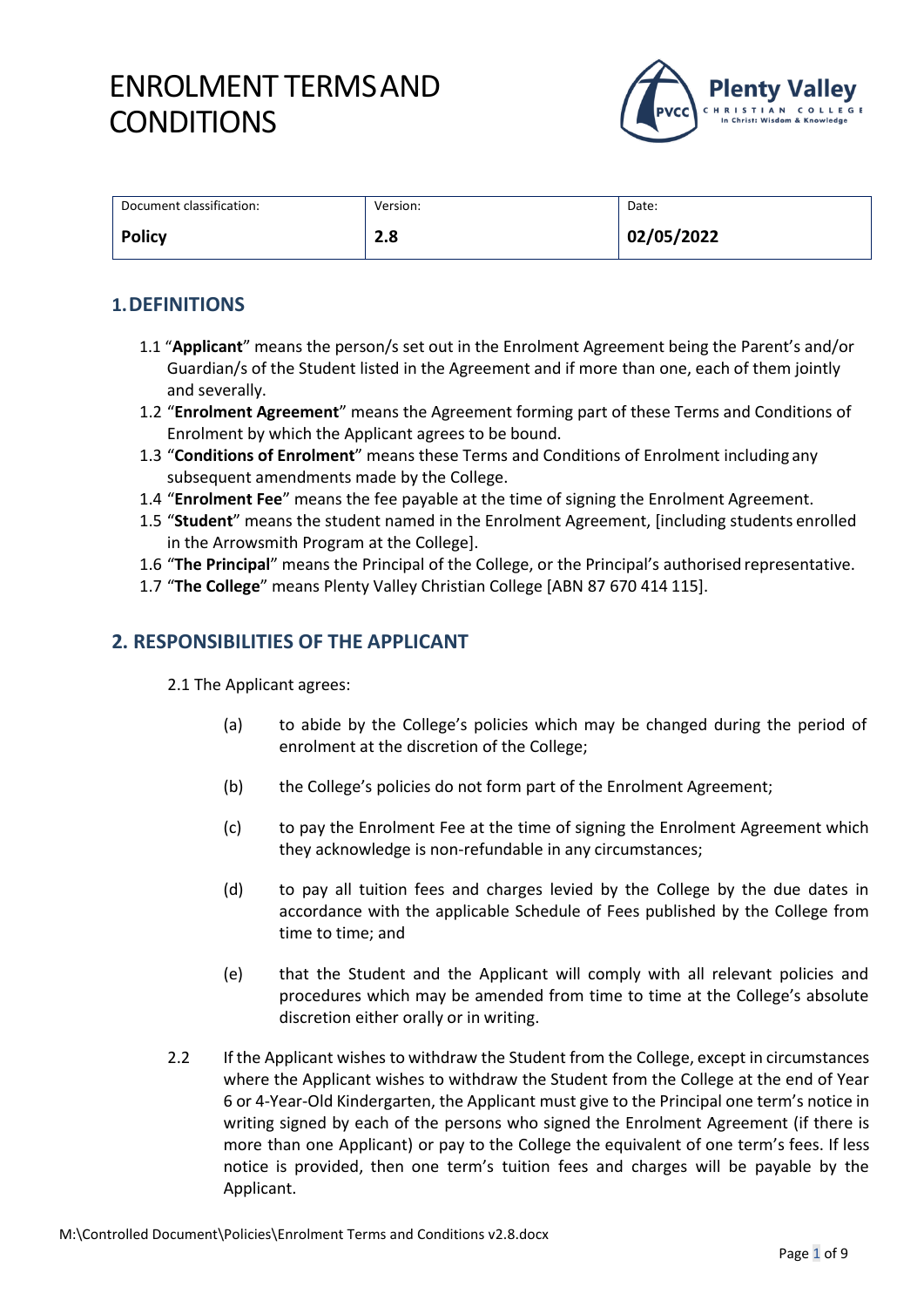

2.3 If the Applicant wishes to withdraw the Student from the College at the end of Year 6 or 4- Year-Old Kindergarten, the Applicant must provide two term's notice, otherwise they will be charged two terms tuition fees and charges.

#### **3. ARROWSMITH PROGRAM**

3.1 The terms and conditions in the Enrolment Agreement are subject to any terms and conditions specific to the Arrowsmith Program.

#### **4. FEES AND CHARGES**

- 4.1 Upon accepting the offer of enrolment, the Applicant shall:
	- (a) be liable for payment of an Enrolment Fee at the current rate in order to confirm enrolment which is neither refundable nor transferable; and
	- (b) must:
		- (i) pay a holding deposit of 25% of the Annual Tuition Fee, if the Student is enrolled in the Arrowsmith Program; or
		- (ii) pay \$1000 upfront upon accepting the offer of enrolment. This is credited to the account in term 4 of the same year of commencement, provided the student commenced before end of term 2, otherwise it will be credited to the account in term 4 of the following year for all other students.
- 4.2 Where there is more than one Applicant, both persons must sign the Enrolment Agreement unless a parent or guardian provides evidence by way of a court order that he/she is solely responsible for the Student and for payment of the tuition fees and charges levied by the College.
- 4.3 All fees are due and payable in full on the date set out in the applicable Schedule of Fees unless another arrangement has been pre-agreed in writing between the Applicant and the College.
- 4.4 The College reserves the right to change its fees and charges subject to providing the Applicant with reasonable notice.
- 4.5 The Applicant is responsible for fees and charges supplied in relation to all excursions and camps, and all other applicable levies (e.g., laptop levy), during the enrolment period.
- 4.6 The Student will not be permitted to enter a new term while any part of the fees or charges for the previous billing period remain unpaid, unless approved by the Principal or their authorised delegate.
- 4.7 If the Student is admitted to the College during a term, fees will be charged on a pro rata basis.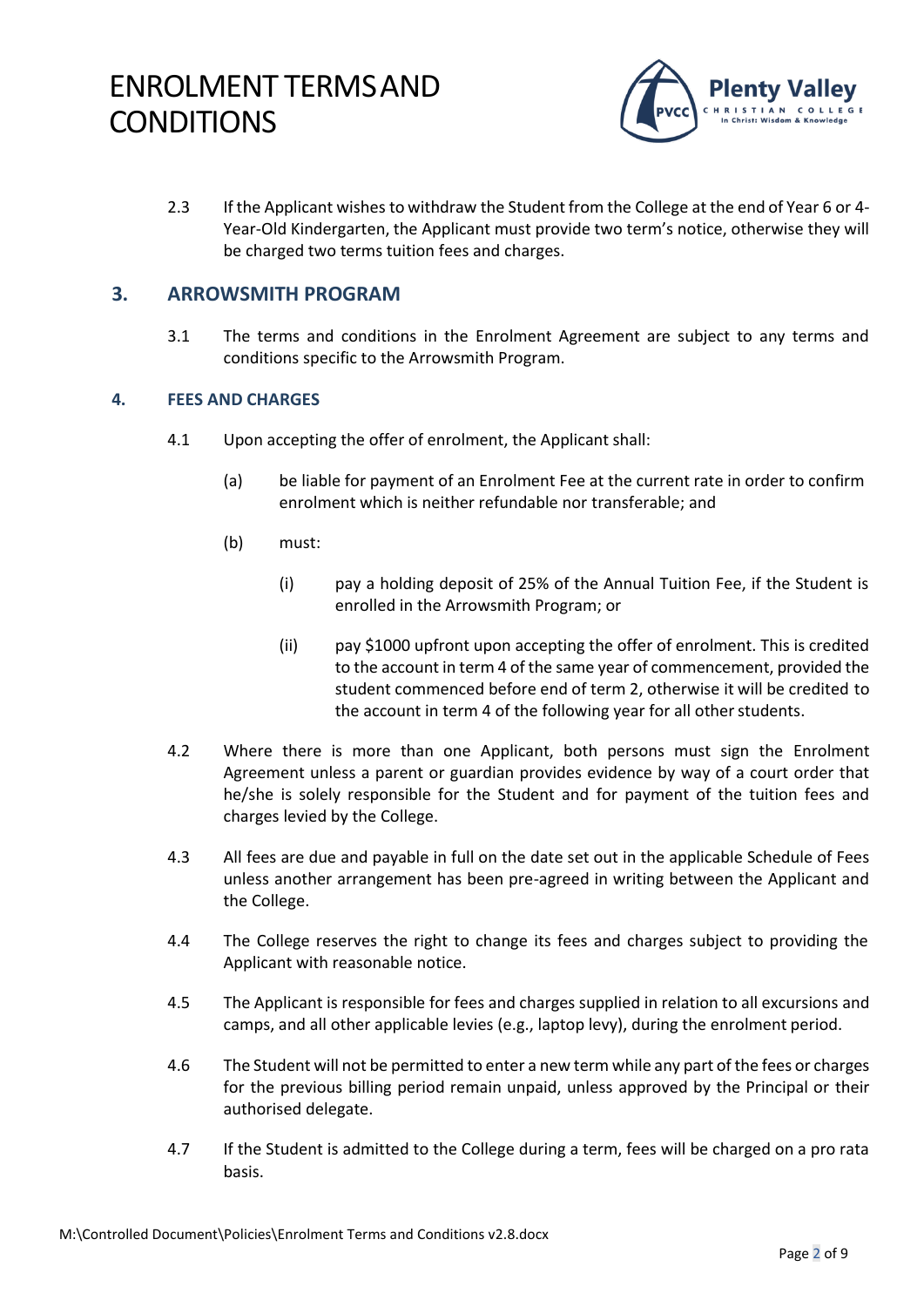

- 4.8 No refund of fees paid or waiver of any fees outstanding will be made if the Student is withdrawn from the College during a term or is absent for any reason.
- 4.9 If the Student enrolment offer is withdrawn at the insistence of the College, the Applicant is liable for all fees and charges to the date of notification of the Student's enrolment at the College being terminated.
- 4.10 The Principal or their authorised delegate is authorised to take such action deemed necessary to recover unpaid fees or charges, including recovery costs.
- 4.11 Any overdue accounts may result in late fees, suspension of enrolment, the exclusion of the Student from certain activities, the permanent exclusion from the College and recovery via legal action which shall involve both payment of the unpaid fees and charges and costs of recovery being charged to the Applicant.
- 4.12 The Applicant will indemnify the College for all costs associated with complying with a subpoena in relation to a family law matter.

#### **5. DISCLOSURE**

- 5.1 The Applicant acknowledges that the Application for Student Admission form has been completed honestly and correctly, and that the Applicant has made full disclosure in response to the matters and questions raised in the Application for Student Admission form.
- 5.2 The Application for Student Admission form forms part of the Enrolment Agreement, and failure to complete the Application for Student Admission form honestly and correctly, or to make full disclosure, may result in the immediate termination of the Enrolment Agreement by the College.
- 5.3 The College reserves the right to obtain further information regarding the Student including all academic information, school reports and all medical and other reports regarding the Student, if applicable.

#### **6. DISCIPLINARY ACTION**

- 6.1 The College reserves the right to discipline the Student, including for out of hours behaviour that may affect other students or staff or unduly damage the reputation or property of the College.
- 6.2 Disciplinary action may be implemented against the Student (including suspension, detention and up to expulsion from the College) if in the opinion of the Principal the Student is found to have of breached the College's policies or is found to have engaged in behaviour detrimental to the College, its staff or students or contrary to the College's stated ethos.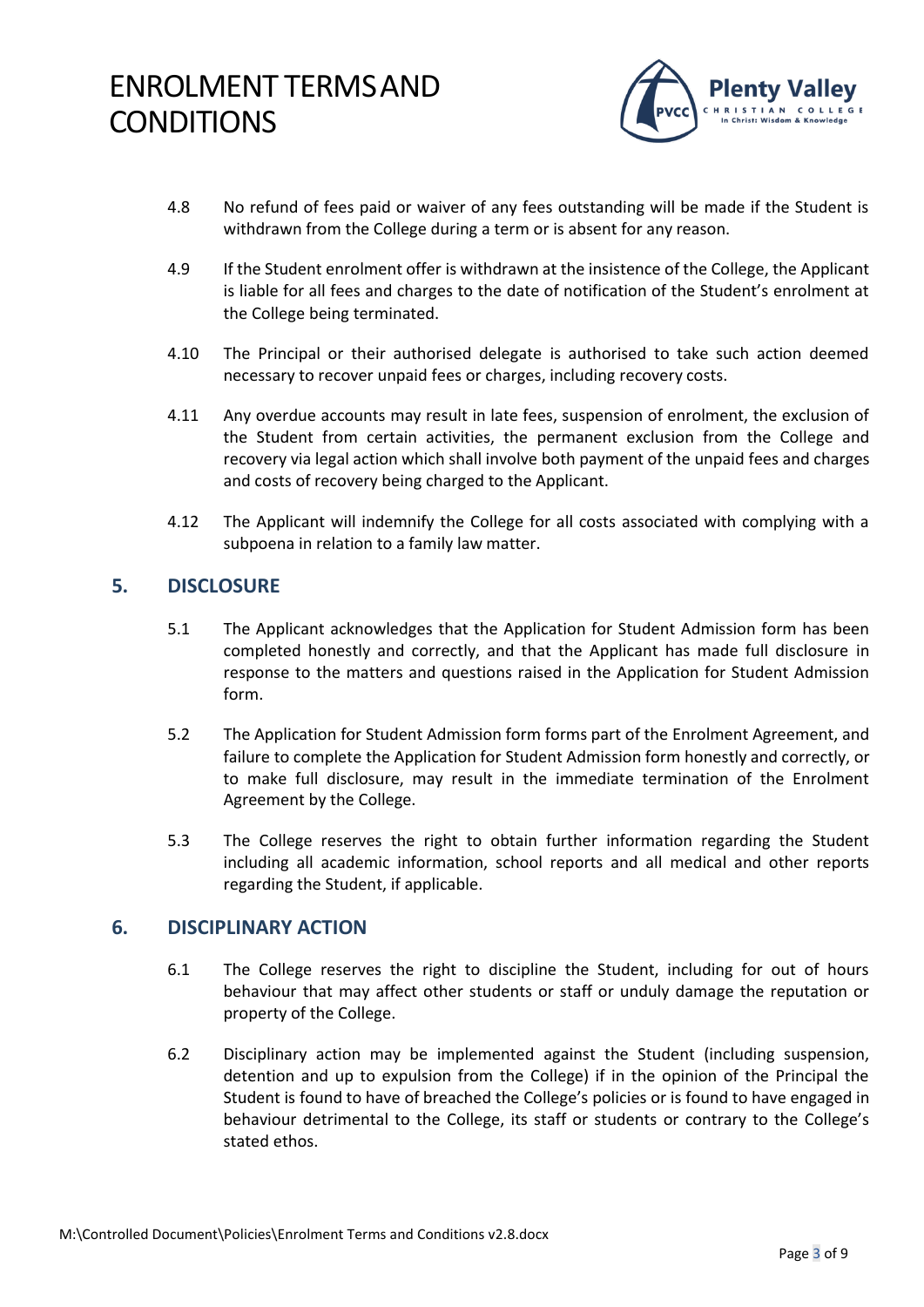

- 6.3 If the Principal suspends the Student, the Applicant shall be notified to that effect and the period for which the suspension shall operate.
- 6.4 Ifsuspended, the Studentshall not enter upon any of the College grounds for any purpose during the period of suspension without the express permission of the Principal and shall be the sole responsibility of the Applicant during such period.
- 6.5 The Applicant is expected to support the aims, objectives, ethos, rules and policies and discipline of the College. Disciplinary action may be implemented against the Applicant if in the opinion of the Principal the Applicant is found to have breached the College's Policies, including the Code of Conduct. Disciplinary action may include termination of the Enrolment Agreement.

#### **7. HEALTH AND MEDICAL TREATMENT**

- 7.1 The College will notify the Applicant of any injury or illness the Student may suffer at the College, which warrants staff intervention or a visit to the sick bay.
- 7.2 If, during the period of enrolment, the physical and/or mental health of the Student changes at any time, the Applicant will notify the College and provide any relevant medical or other relevant information or reports in a timely manner. The College reserves the right to assess and determine its ability to provide ongoing education to a student and reserves the right to require the Applicant to provide the College with information as requested.
- 7.3 In the event the Student is involved in a medical emergency and the Applicant or nominated contact person cannot be reached, the College can take action and incur expenditure as it considers necessary in the best interests of the Student. The Applicant will indemnify the College for the cost of any such treatment or action taken.
- 7.4 The Student is permitted to access College specialists including the College nurse and College psychologist. The Applicant consents to those services being provided to the Student and understand there is confidentiality between the Student and specialist (if the specialist deems that to be appropriate in accordance with his or her obligations).

#### **8. PERSONAL POSSESSIONS**

- 8.1 It is the responsibility of the Student and the Applicant to take care of any personal possessions including musical instruments, sporting equipment, electronic devices and clothing, and the College is not liable for any loss or damage to this property.
- 8.2 The Applicant will indemnify the College for any loss or damage to College property arising from the use or possession of such property by the Student.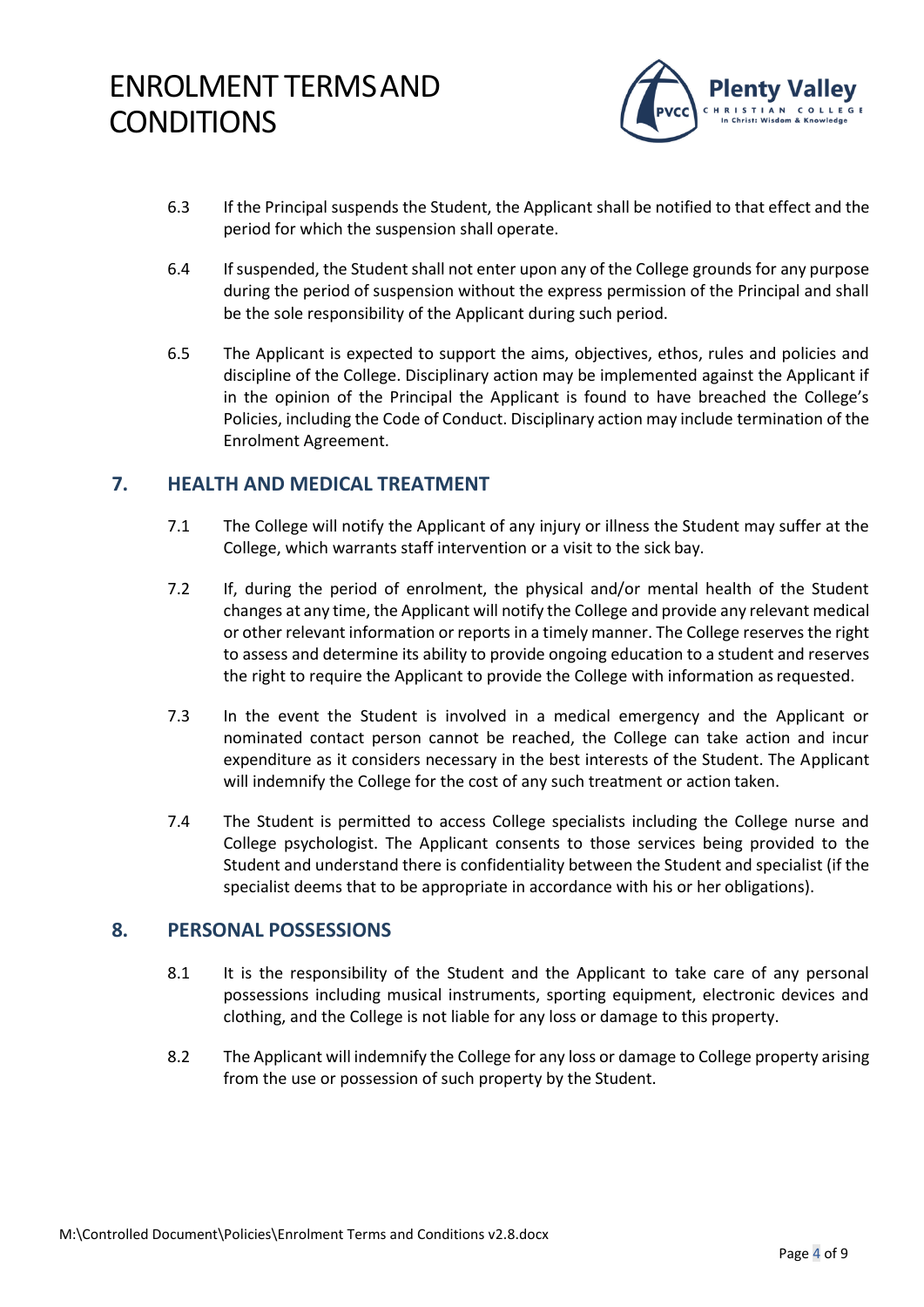

#### **9. ATTENDANCE**

- 9.1 The Student must attend the College on the dates and between the hours advised by the College. In addition, the Student, and the Applicant if required, must attend and participate in all co-curricular activities including sporting activities, camps, excursions, assemblies, celebrations, student progress meetings, music rehearsals and performances and religious chapel services, which may be held on the weekend or before or after normal College hours.
- 9.2 After holiday periods it is expected that the Student will return to the College on the dates fixed for resuming unless permission is obtained from their Head of School.
- 9.3 The Student is not permitted to leave College at the end of term until the published closing date unless permission is obtained from their Head of School.
- 9.4 It is the responsibility of the Applicant to advise the College as soon as practicable if a Student is to be absent for any reason and the estimated length of absence.
- 9.5 The Student will not be able to attend College for any period of time during which the Student is suffering from a disease or condition which is contagious through normal social contact, or a medical practitioner has recommended the Student not attend.
- 9.6 The Applicant will encourage the Student to take full advantage of the curricular and cocurricular opportunities provided to further their education.
- 9.7 In exceptional circumstances, where an Applicant wishes to temporarily remove the Student for periods of longer than one school term, for purposes such as an extended holiday or exchange program, 25% of the term's fees will still be payable for the purposes of holding the Student's place at the College. Any such extended absence from the College must be approved by the Head of School prior. For periods less than one term, the normal fees will still be payable.

#### **10. TERMINATION**

- 10.1 The Enrolment Agreement may be terminated:
	- (a) in accordance with the provisions of these Enrolment Terms and Conditions,
	- (b) by the College in accordance with the Parent Code of Conduct;
	- (c) by the College in accordance with the Student Code of Conduct; or
	- (d) as permitted by law.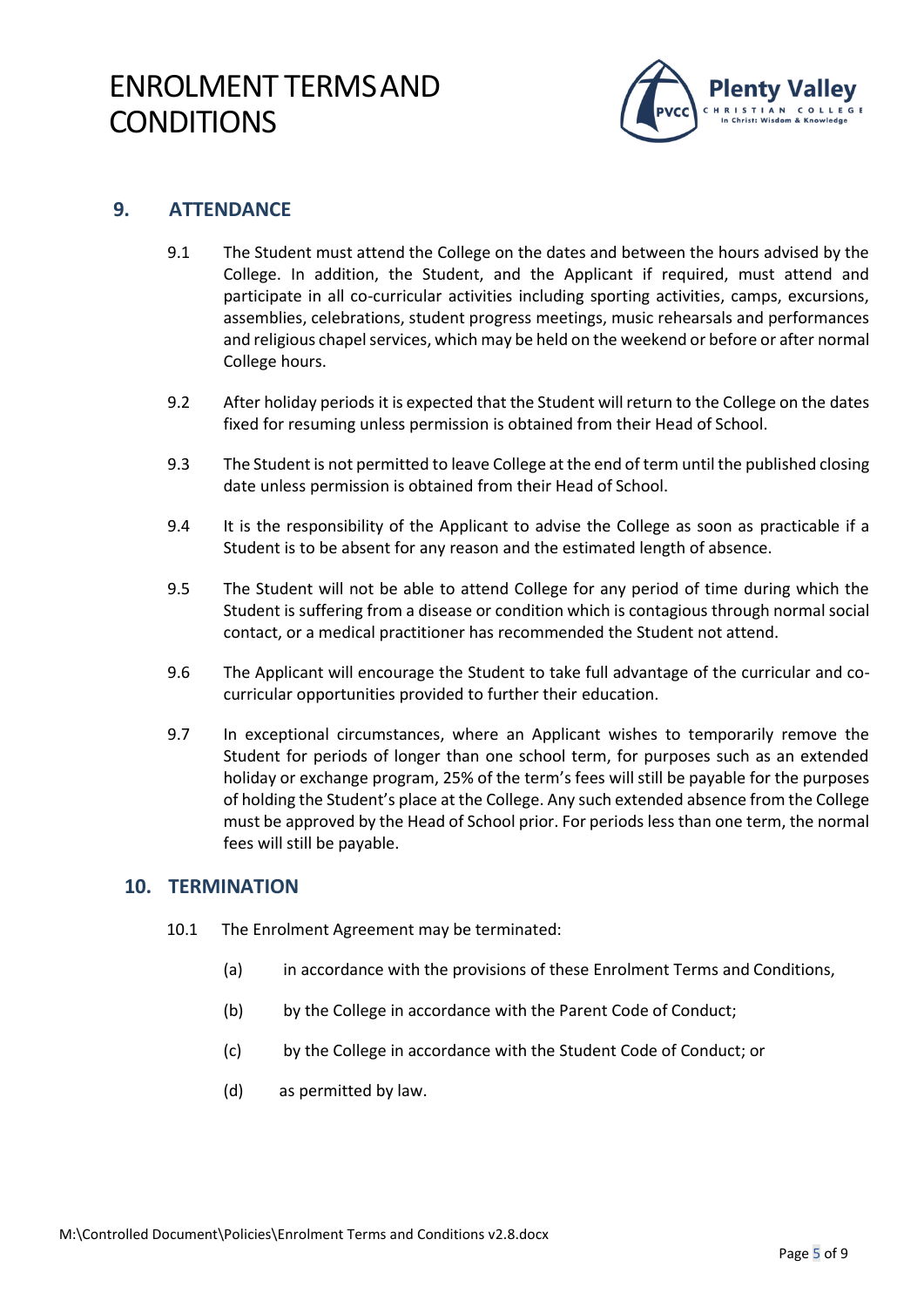

### **11. COMMUNICATION & PRIVACY**

- 11.1 The Applicant is required to provide copies of all existing court or parenting orders at the time of enrolment and during the period of enrolment. The College will abide by such orders.
- 11.2 The College will be entitled to rely on the information given at the time of enrolment regarding the Student's residence and domestic arrangements more generally. The provision of misleading representation (or a failure to update the College) in relation to the guardianship of the Student may result in the College suspending or terminating the enrolment of the Student. This includes situations where minor Students live wholly or partly alone and parents or guardians live elsewhere, including overseas.
- 11.3 From time to time the College may wish to include photographs and/or audio/visual of the Student captured with or without their name in print and online for distribution within and outside the College community. The Applicant consents to such use and disclosure of the Student's photographs and/or audio/visual unless such consent is expressly withdrawn via written notification to the College.
- 11.4 The College will not disclose any information in relation to the Student to any party other than the Applicant, subject to the Privacy Policy and its other legislative obligations.
- 11.5 In the event the Applicant is not the natural parent/s, copies of supporting documentation evidencing legal guardianship of the Student must be supplied to the College with the Application for Student Admission form.
- 11.6 The Applicant consents to the College using their personal information and the Student's personal information for the purposes of receiving marketing communication. The Applicant may at any time opt out of receiving any marketing communication by contacting the College office. There is no charge or penalty for opting out from any marketing communication.
- 11.7 All information pertaining to the Student and the College will be provided to the Applicant in accordance with the Privacy Policy which is available on the College's website.
- 11.8 In order to ensure the ongoing health, wellbeing and enrolment of the Student at the College, the Applicant agrees to keep the College informed and maintain open communication in regard to all relevant information and issues relating to the Student.

#### **12. OUTCOMES**

- 12.1 The College does not warrant that it will achieve any particular outcome (including academic achievement) in respect of the Student.
- 12.2 In accepting the enrolment of the Student, the College does not warrant the Student will successfully complete his or her schooling at the College.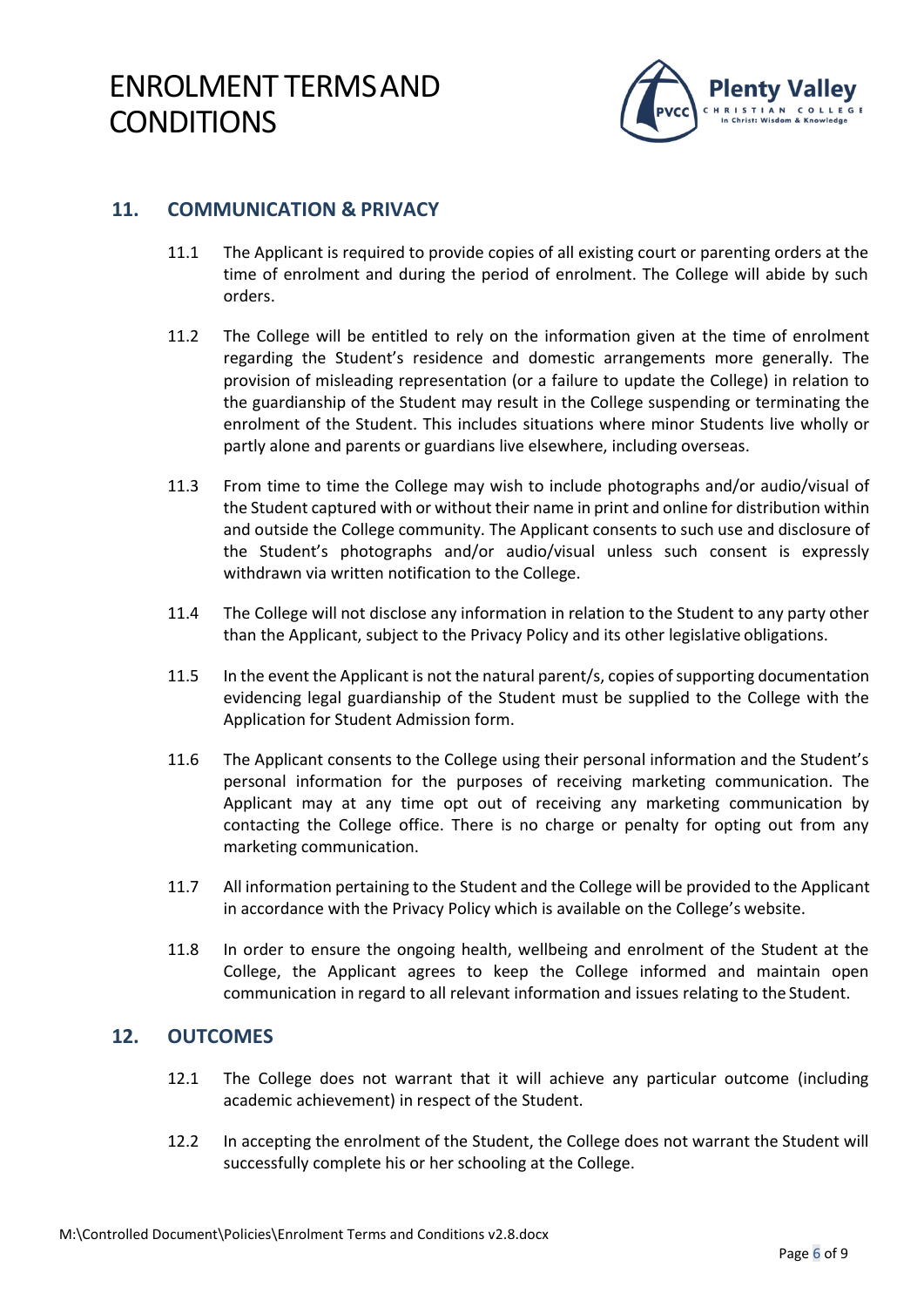

### **13. ACCEPTANCE AND ACKNOWLEDGEMENT Parent 1**

I, [complete full name of parent 1],

agree to the terms of the:

- (a) Terms and Conditions of Enrolment;
- (b) Enrolment Policy; and
- (c) Parent Code of Conduct; and
- (d) Fee Collection Policy; and
- (e) Business Terms as published on the College website; and
- (f) Behaviour Management Policy
- (g) PVCC Statement of Faith

I acknowledge I have read and understood each of these documents, and that I am bound by their terms, and I will continue to be bound by the Terms and Conditions of Enrolment as they may be amended from time to time and re-published accordingly by the College.

Signature

Date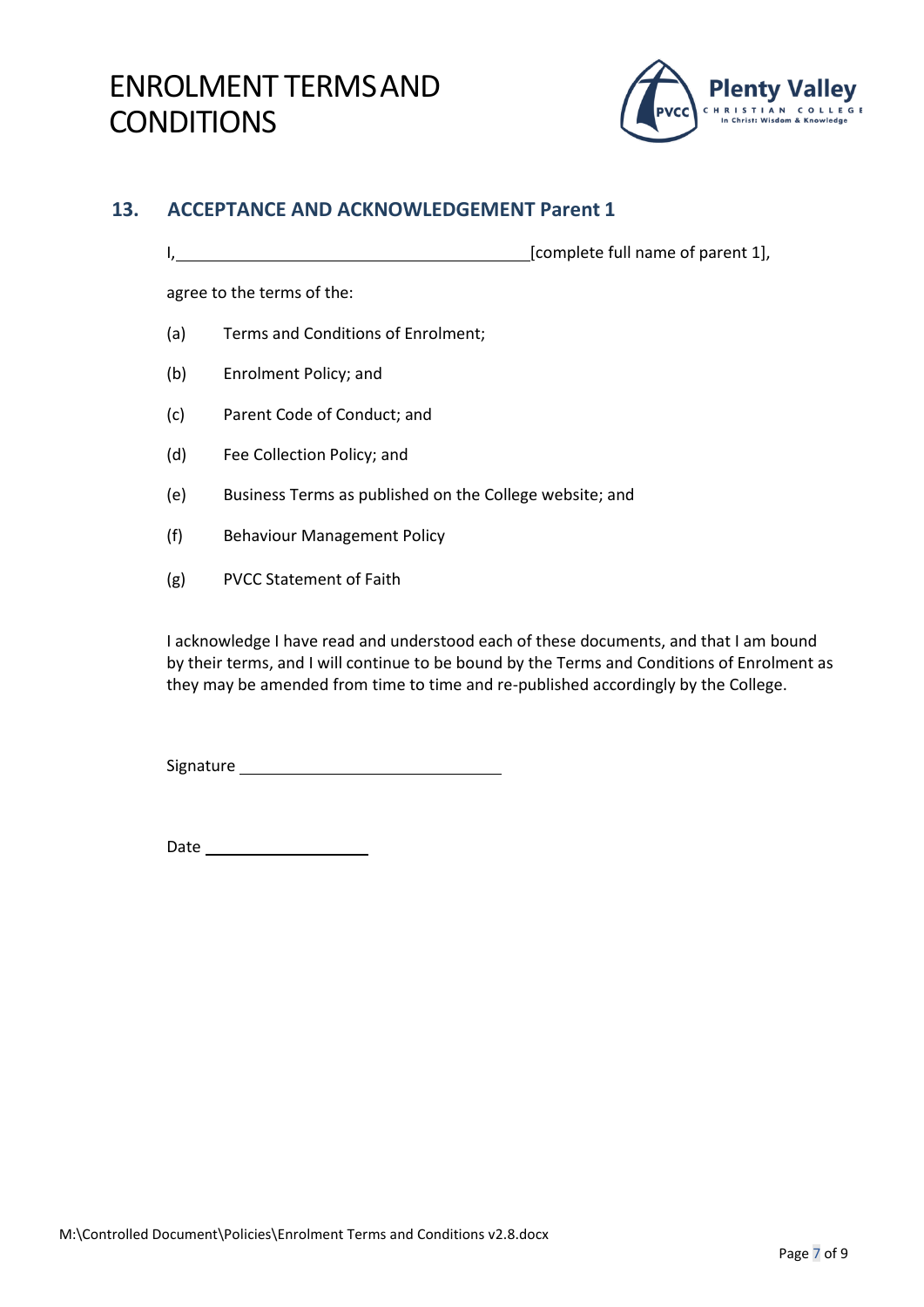

### **13 ACCEPTANCE AND ACKNOWLEDGEMENT Parent 2**

- I, [complete full name of parent 2], agree to the terms of the: (a) Terms and Conditions of Enrolment;
- (b) Enrolment Policy; and
- (c) Parent Code of Conduct; and
- (d) Fee Collection Policy; and
- (e) Business Terms as published on the College website; and
- (f) Behaviour Management Policy
- (g) PVCC Statement of Faith

I acknowledge I have read and understood each of these documents, and that I am bound by their terms, and I will continue to be bound by the Terms and Conditions of Enrolment as they may be amended from time to time and re-published accordingly by the College.

Signature

Date